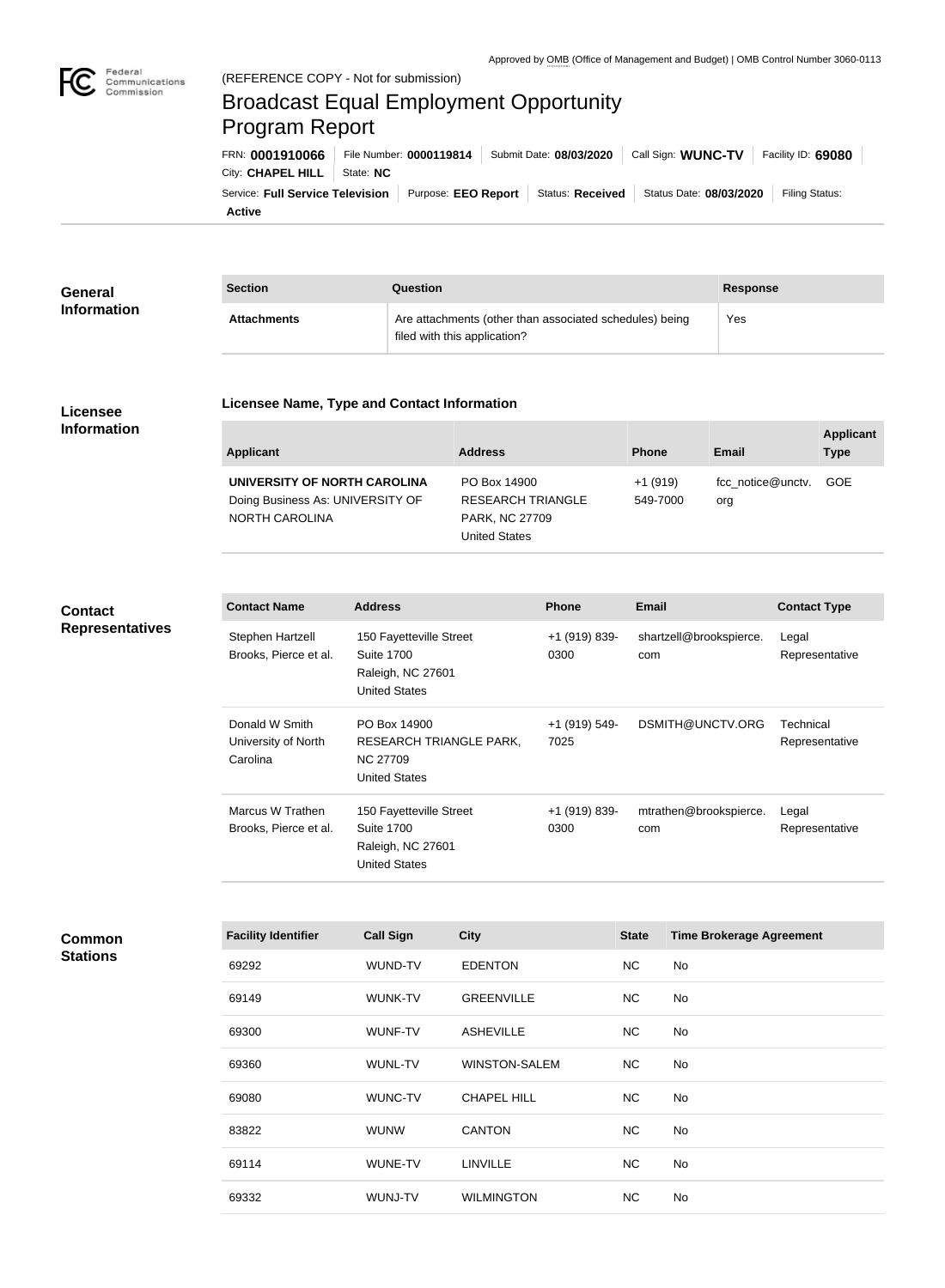| 69397 | WUNP-TV     | ROANOKE RAPIDS      | NC.       | <b>No</b> |
|-------|-------------|---------------------|-----------|-----------|
| 69416 | <b>WUNU</b> | <b>LUMBERTON</b>    | NC.       | <b>No</b> |
| 69124 | WUNG-TV     | <b>CONCORD</b>      | <b>NC</b> | No.       |
| 69444 | WUNM-TV     | <b>JACKSONVILLE</b> | <b>NC</b> | No.       |

## **Program Report Questions**

| <b>Section</b>                   | Question                                                                                                                                                                                                                                                              | <b>Response</b> |
|----------------------------------|-----------------------------------------------------------------------------------------------------------------------------------------------------------------------------------------------------------------------------------------------------------------------|-----------------|
| <b>Discrimination Complaints</b> | Have any pending or resolved complaints been filed during<br>this license term before any body having competent<br>jurisdiction under federal, state, territorial or local law,<br>alleging unlawful discrimination in the employment practices<br>of the station(s)? | Yes             |
| <b>Full-time Employees</b>       | Does your station employment unit employ fewer than five<br>full-time employees? Consider as "full-time" employees all<br>those permanently working 30 or more hours a week?                                                                                          | No.             |

## **Responsibility for Implementation**

**Program Report Questions**

**Additional** 

A broadcast station must assign a particular official overall responsibility for equal employment opportunity at the station. That official's name and title are:

| <b>Name</b> |                 | <b>Title</b>                   |
|-------------|-----------------|--------------------------------|
|             | Lindsay Bierman | <b>Chief Executive Officer</b> |

## **Certification**

**Question Response** The undersigned certifies that he or she is (a) the party filing the report, or an officer, director, member, partner, trustee, authorized employee, or other individual or duly elected or appointed official who is authorized to sign on behalf of the party filing the report; or (b) an attorney qualified to practice before the Commission under 47 C. F.R. Section 1.23(a), who is authorized to represent the party filing the report, and who further certifies that he or she has read the document; that to the best of his or her knowledge, information,and belief there is good ground to support it; and that it is not interposed for delay

| <b>Certified Date</b>        | 08/03<br>/2020                                                             |
|------------------------------|----------------------------------------------------------------------------|
| <b>Certified Title</b>       | Assistant<br>Vice<br>President<br>and<br>Secretary<br>of the<br>University |
| <b>Authorized Party Name</b> | Meredith<br>R.<br>McCullen                                                 |

#### **Attachments**

| <b>File Name</b>            | <b>Uploaded</b><br><b>By</b> | <b>Attachment</b><br><b>Type</b> | <b>Description</b>         | <b>Upload Status</b>                      |
|-----------------------------|------------------------------|----------------------------------|----------------------------|-------------------------------------------|
| 2019 Public File Report.pdf | Applicant                    | <b>EEO Public</b><br>File Report | 2019 Public File<br>Report | Done with Virus Scan<br>and/or Conversion |
| 2020 Public File Report.pdf | Applicant                    | <b>EEO Public</b><br>File Report | 2020 Public File<br>Report | Done with Virus Scan<br>and/or Conversion |